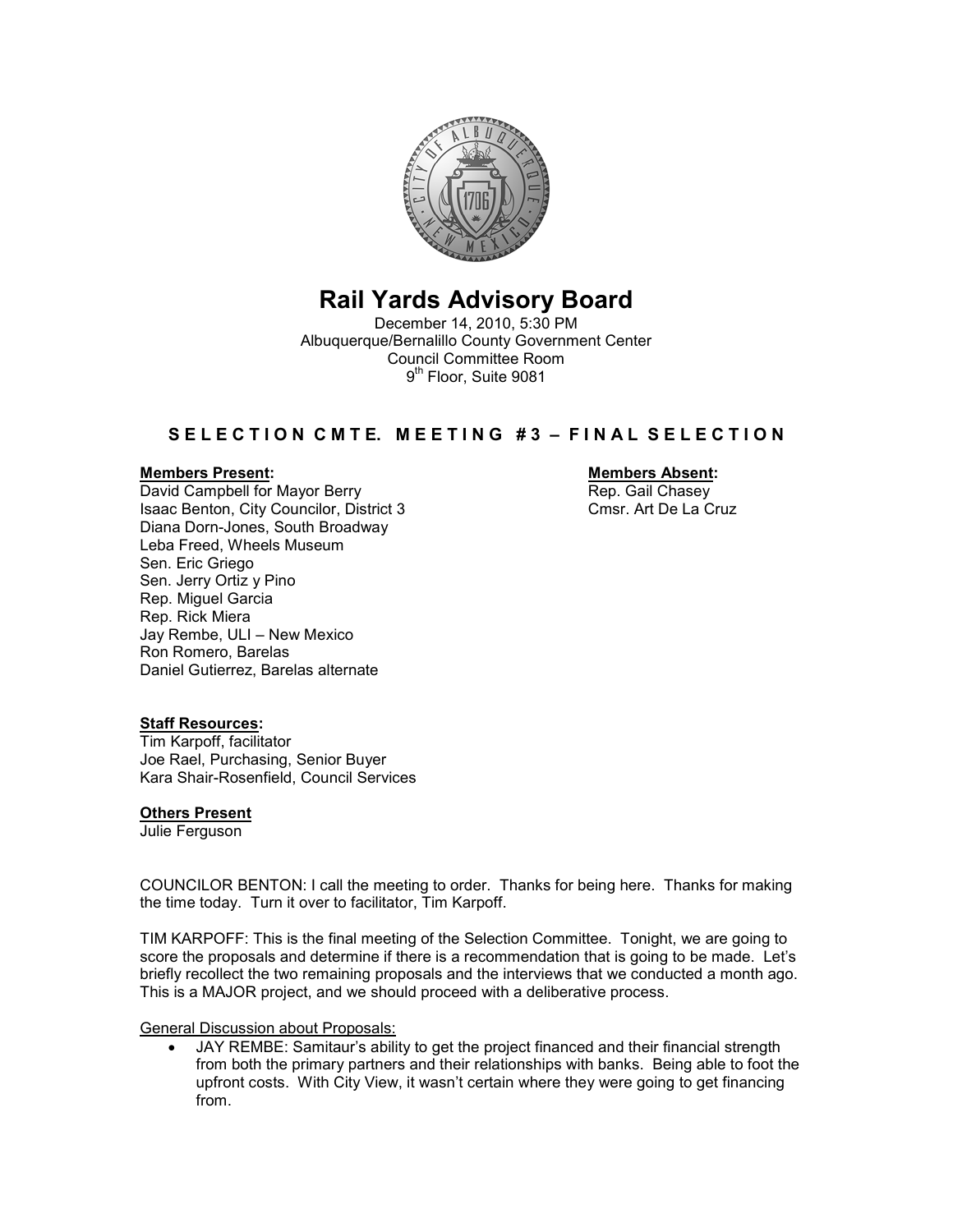- RON ROMERO: Samitaur comment that housing might not be appropriate on the site but could be accommodated in the surrounding neighborhoods. City View – said there is a great need for infill housing and that the project may not be as successful without housing on the site. The City View proposal is stronger, in my mind, in that regard.
- SEN. GRIEGO: Question about that. If we look at some of the preferences that we put on the table – e.g., housing be a key part. My reading of the RFP says that we can talk to these guys and express that these are important issues to us. I have a couple concerns about things one of the team says, even though I feel that they'll be able to pull the project off the best. E.g., the whole issue of the roundhouse doesn't seem very realistic or well thought out.
- TIM KARPOFF: The RFP allows for great flexibility. At-the-beginning-of-the-project preference. Metaphor of marriage. The decision is which team do you want to work with to come up with the design?
- JAY REMBE: You have two very different development teams. One is very housing focused – that's their strength. The other team is focused on office and some mixed-use, but residential is not their expertise, which is not to say that they can't do the housing. They would probably need to bring in another group to do the housing.
- DIANA DORN-JONES: I didn't hear them say that housing isn't something they won't do. They talked about their experience of placing housing on the site and options to place housing elsewhere. They have housing experience, even if it's limited. Smith has both, but they talked about being careful about how to place housing on the site to make sure it agrees with other uses on the site.
- LEBA FREED: Samitaur-Smith seems to have a lot of experience with the kinds of uses and projects that are similar to us. I did not see that from Paradigm. Paradigm never discussed what to do in the historic buildings. I don't think they're ready to take on something like this.
- SEN. ORTIZ Y PINO: To follow up on the housing issue, John Molloy has extensive housing experience for the Samitaur-Smith team. What impressed me about S-S is their ability to finance. He's going to be able to finance and own this. Paradigm was asking the City to buy the turntable easement upfront, which is a non-starter. Paradigm seemed too dependent on public financing to get things started.
- REP. MIERA: Back to Sen. Griego's original statement, are we under the impression that since the RFP is somewhat open that we can accept a proposal with conditions?
- JOE RAEL: There are things that could be handled in contract negotiations that could be addressed as performance measures.
- REP. MIERA: That makes me feel a little bit better.
- RON ROMERO: I just want to say that we (Daniel and myself) have scored Samitaur quite a bit higher, but I feel responsible to raise some of the issues I heard, one of them being housing. One thing I was uncomfortable with was Samitaur's proposal to "buffer" the community, where Paradigm talked about connecting with the community. Connection is very important in the RFP and in our SDP.
- DIANA DORN-JONES: On the other hand, Paradigm didn't talk about connecting to South Broadway at all.
- COUNCILOR BENTON: We don't even know the mix of uses yet. We not only don't know the design, that will all unfold with the planning process that we, the Advisory Board, will be deeply involved in. There's no denying that the City View team seems housing focused, but they did talk about some mixed use. I saw the City View/Paradigm team as being weaker because they didn't talk about bringing uses other than housing to the site.
- SEN. GRIEGO: Is it appropriate just to ask someone raised the issue one of Samitaur's strength seems to be attracting office users. But given the occupancy rates downtown…if they don't fill their entire space with outside occupants, it's pretty competitive. Seemed to be how they approached the Culver City project – attracting tenants, which would be great, but will that work and be compatible with downtown?